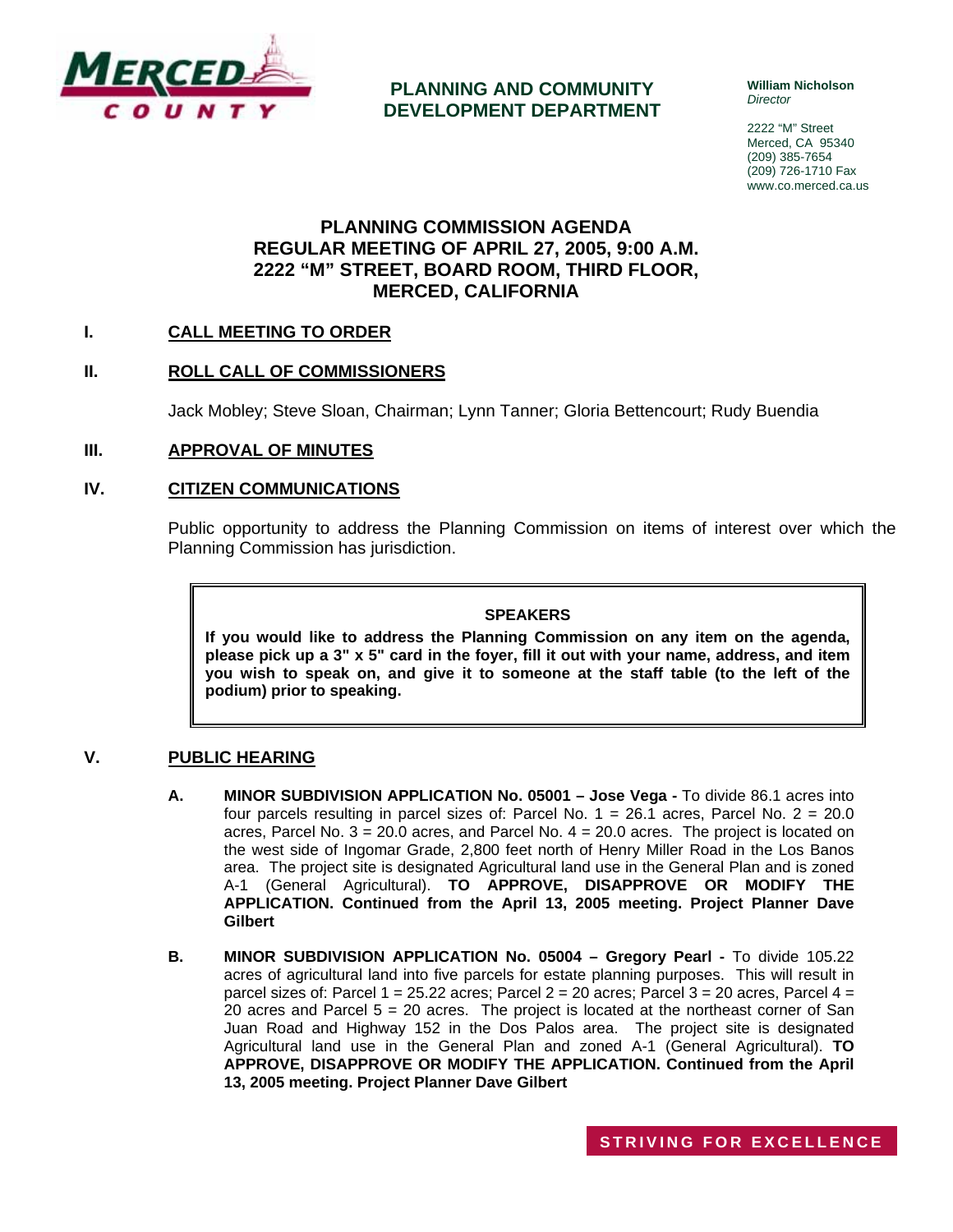- **C. EXTENSION No. 04015, 2nd EXTENSION TO MAJOR SUBDIVISION No. 99012- Bradford Point Estates –** To extend for two years an approved tentative map for 21 residential lots on property located at the southwest corner of Bellevue and Lake Road in the Merced area which is designated as Merced RRC No. 1 – Rural Residential land use in the General Plan and zoned A-R (Agricultural Residential) (30 acres). **TO APPROVE, DISAPPROVE OR MODIFY THE APPLICATION. Continued from the April 13, 2005 meeting. Project Planner Robert King**
- **D. MAJOR SUBDIVISION APPLICATION No. 04005 "Las Casas De Santa Fe" Western Ag Realty -** To subdivide two parcels, totaling 5.15 acres, into 27 single family residential lots, ranging in size from 6,000 sq ft to 10,117 sq ft. The project is located in the northeast of the Le Grand Community being situated on the west side of Santa Fe Avenue and the north side of Jackson Street and the east side of Washington Street. The property is designated Le Grand SUDP – Low Density Residential land use in the General Plan and zoned R-1 (Single-Family Residential). **TO ADOPT A NEGATIVE DECLARATION AND APPROVE, DISAPPROVE OR MODIFY THE APPLICATION. Project Planner James Holland**
- **E. CONDITIONAL USE PERMIT No. 05005 Antonio Teixeira** To add ten mobile homes for a total of 12 dwellings for dairy workers to assist in operating an existing dairy with 1,500 cows on 323 acres. The project is located at the northwest corner of Livingston-Cressey Road and Sultana Drive in the Livingston area. The project site is designated Agricultural land use in the General Plan and is zoned A-1 (General Agricultural). **TO APPROVE, DISAPPROVE OR MODIFY THE APPLICATION. Project Planner David Gilbert**
- **F. MAJOR SUBDIVISION APPLICATION No. 05003 "Towe Subdivision"** To subdivide a 2.3 acre parcel into nine parcels ranging from 6,748 sq. ft. to 12,787 sq. ft. for development of duplex or comparable units. The project is located south of Echo Street, approximately 850 feet east of Lander Avenue (State Highway 165) in the Hilmar SUDP and is designated Medium Density Residential in the General Plan and zoned R-2 (Two-Family Residential). **TO APPROVE, DISAPPROVE OR MODIFY THE APPLICATION. Project Planner Kristi Vahl**
- **VI. CORRESPONDENCE**
- **VI. GENERAL BUSINESS**
- **VII. DIRECTOR'S REPORT**
- **VIII. ADJOURNMENT**

#### **APPEALS**

Any person may appeal any action of the Planning Director or Planning Commission within five (5) calendar days after the day the action is made. [Within ten (10) calendar days of action on subdivisions]. The deadline for appeals of Planning Commission actions, excluding subdivisions, is 5:00 p.m. on the Monday following the Planning Commission meeting. Please note that appeals may not be submitted on days that the County is officially closed.

Appeals of Planning Director's actions may be filed with the Planning Department and appeals of Planning Commission actions may be filed with the Clerk of the Board of Supervisors. Appeals must state appellant's name, action appealed and reasons for appeal. A filing fee set by Resolution of the Board of Supervisors must be submitted with the written appeal.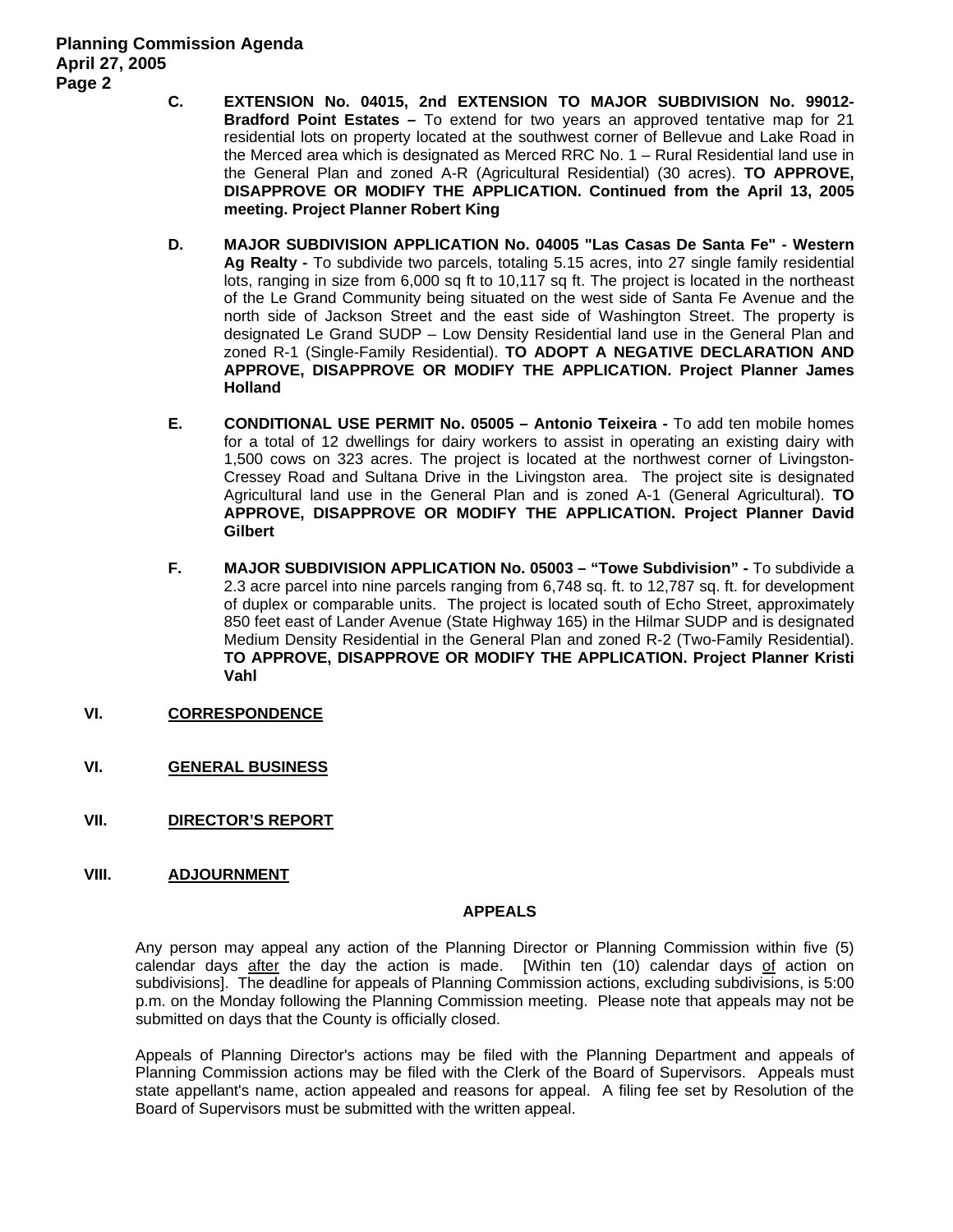# **MERCED COUNTY PLANNING COMMISSION MINUTES FOR MEETING OF APRIL 27, 2005**

A recording on tape and original minutes (for reference purposes only) of the Merced County Planning Commission meeting of April 27, 2005, are available in the Merced County Planning and Community Development Department, 2222 "M" Street, Second Floor, Merced, California.

## **I. CALL MEETING TO ORDER**

The regularly scheduled meeting of the Merced County Planning Commission was called to order at 9:10 a.m., on April 27, 2005, in the Board Chambers located at 2222 "M" Street, Third Floor, Merced, California.

## **II. ROLL CALL OF COMMISSIONERS**

| <b>Commissioners Present:</b> | <b>Commissioner Jack Mobley</b><br><b>Commissioner Steve Sloan-Chairman</b><br><b>Commissioner Lynn Tanner</b><br><b>Commissioner Rudy Buendia</b>                                                                                                            |
|-------------------------------|---------------------------------------------------------------------------------------------------------------------------------------------------------------------------------------------------------------------------------------------------------------|
| <b>Staff Present:</b>         | William Nicholson, Planning and Community Development<br>Director<br>Keith Woodcock, Assistant Director<br>Kim Lewallen, Recording Secretary<br>James Holland, Planner III<br>Dave Gilbert, Planner III<br>Robert King, Planner III<br>Kristi Vahl, Planner I |
| Legal Staff:                  | Ruben Castillo, County Counsel                                                                                                                                                                                                                                |
| <b>Commissioners Absent:</b>  | Commissioner Gloria Bettencourt, excused absence                                                                                                                                                                                                              |

#### **III. APPROVAL OF MINUTES**

**M/S MOBLEY – BUENDIA, AND CARRIED BY A VOTE OF 4 - 0, THE PLANNING COMMISSION APPROVED THE MINUTES OF APRIL 13, 2005.**

## **IV. CITIZEN COMMUNICATIONS**

None

## **V. PUBLIC HEARINGS**

**A. MINOR SUBDIVISION APPLICATION No. 05001 – Jose Vega -** To divide 86.1 acres into four parcels resulting in parcel sizes of: Parcel No. 1 = 26.1 acres, Parcel No. 2 = 20.0 acres, Parcel No. 3 = 20.0 acres, and Parcel No. 4 = 20.0 acres. The project is located on the west side of Ingomar Grade, 2,800 feet north of Henry Miller Road in the Los Banos area. The project site is designated Agricultural land use in the General Plan and is zoned A-1 (General Agricultural). **TO APPROVE, DISAPPROVE OR MODIFY THE APPLICATION. Continued from the April 13, 2005 meeting. Project Planner Dave Gilbert** 

Planner Dave Gilbert presented the Staff Report and Recommendation dated April 27, 2005.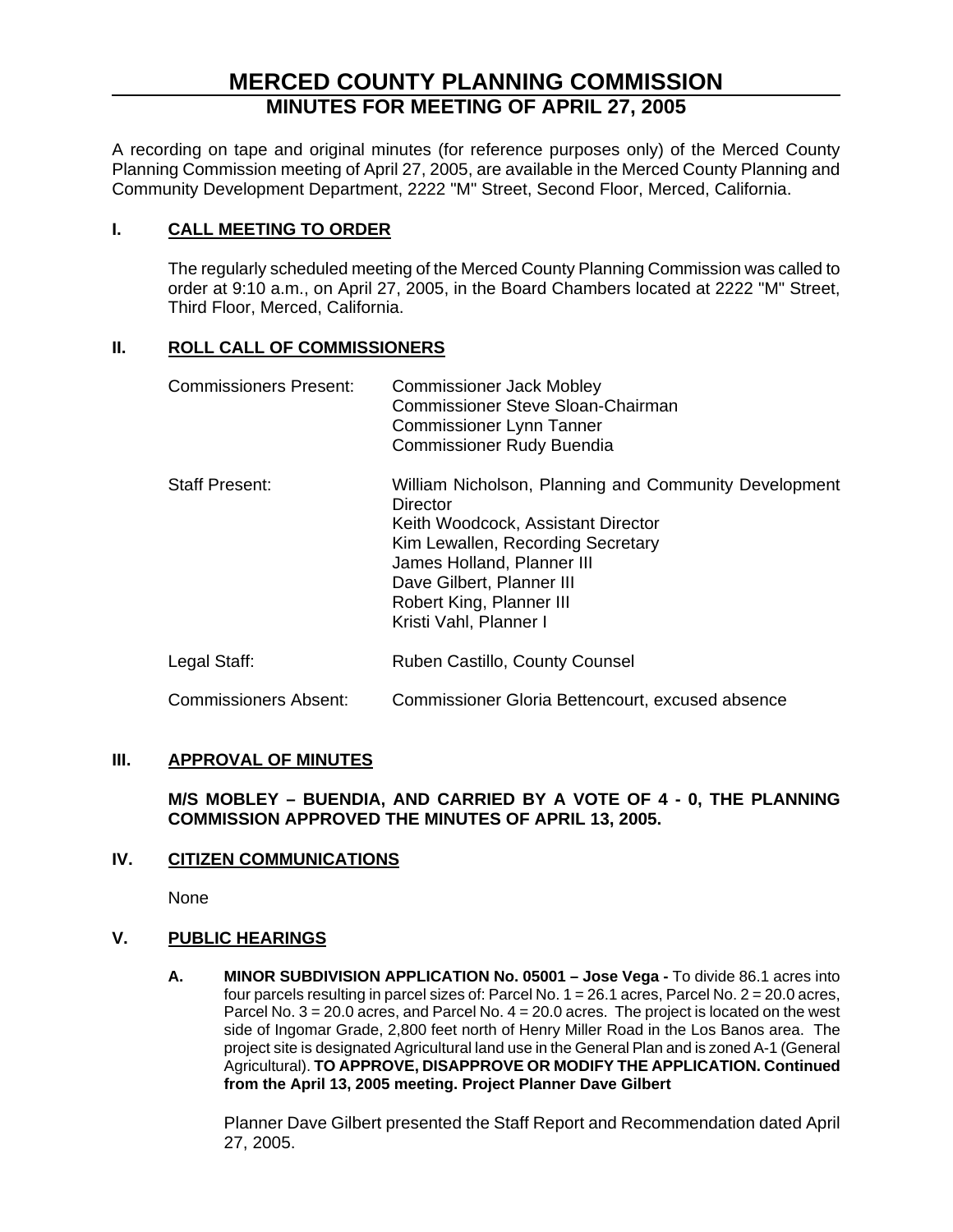The public hearing opened at 9:15 a.m.

Mike Smith, CCPS, stated that the land is not productive and the land has poor soil. He agrees to the conditions and asked for approval of this application. He also asked why the staff report doesn't list the conditions required for this project.

William Nicholson, Planning Director, explained for this application an Environmental Review needs to be conducted so the Commission doesn't have before them the application and the form to approve. The conditions get worked out through the CEQA process.

Diana Westmoreland-Pedrozo, Merced County Farm Bureau, stated that the Farm Bureau supports the Planning Department's recommendation for denial of this application. Parcelization of ag land is her main concern.

The public hearing closed at 9:19 a.m.

**MOTION: M/S TANNER - BUENDIA, AND CARRIED BY A VOTE OF 4 - 0, THE PLANNING COMMISSION DENIES MINOR SUBDIVISION APPLICATION No. 05001 DUE TO THE INABILITY TO MAKE THE FINDINGS LISTED IN THE STAFF REPORT.**

**B. MINOR SUBDIVISION APPLICATION No. 05004 – Gregory Pearl - To divide 105.22 acres** of agricultural land into five parcels for estate planning purposes. This will result in parcel sizes of: Parcel 1 = 25.22 acres; Parcel 2 = 20 acres; Parcel 3 = 20 acres, Parcel  $4 = 20$ acres and Parcel  $5 = 20$  acres. The project is located at the northeast corner of San Juan Road and Highway 152 in the Dos Palos area. The project site is designated Agricultural land use in the General Plan and zoned A-1 (General Agricultural). **TO APPROVE, DISAPPROVE OR MODIFY THE APPLICATION. Continued from the April 13, 2005 meeting. Project Planner Dave Gilbert**

Planner Dave Gilbert presented the Staff Report and Recommendation dated April 27, 2005.

The public hearing opened at 9:25 a.m.

Duane Andrews, Golden Valley Engineering, stated that this subdivision is strictly for family planning. The soil is great and there is plenty of water on the land. He is available for any questions.

Robin Pinto, neighbor of the Pearls, is concerned that the purpose of the split would allow new owners to come in and build new homes.

Diana Pedrozo, of Merced County Farm Bureau, is concerned about the parcelization of land. She feels the County General Plan needs to be updated. She asked for denial of this application.

The public hearing closed at 9:35 a.m.

#### **MOTION: M/S TANNER - MOBLEY, AND CARRIED BY A VOTE OF 4 - 0, THE PLANNING COMMISSION EXEMPTS MINOR SUBDIVISION APPLICATION No. 05004, FROM CEQA.**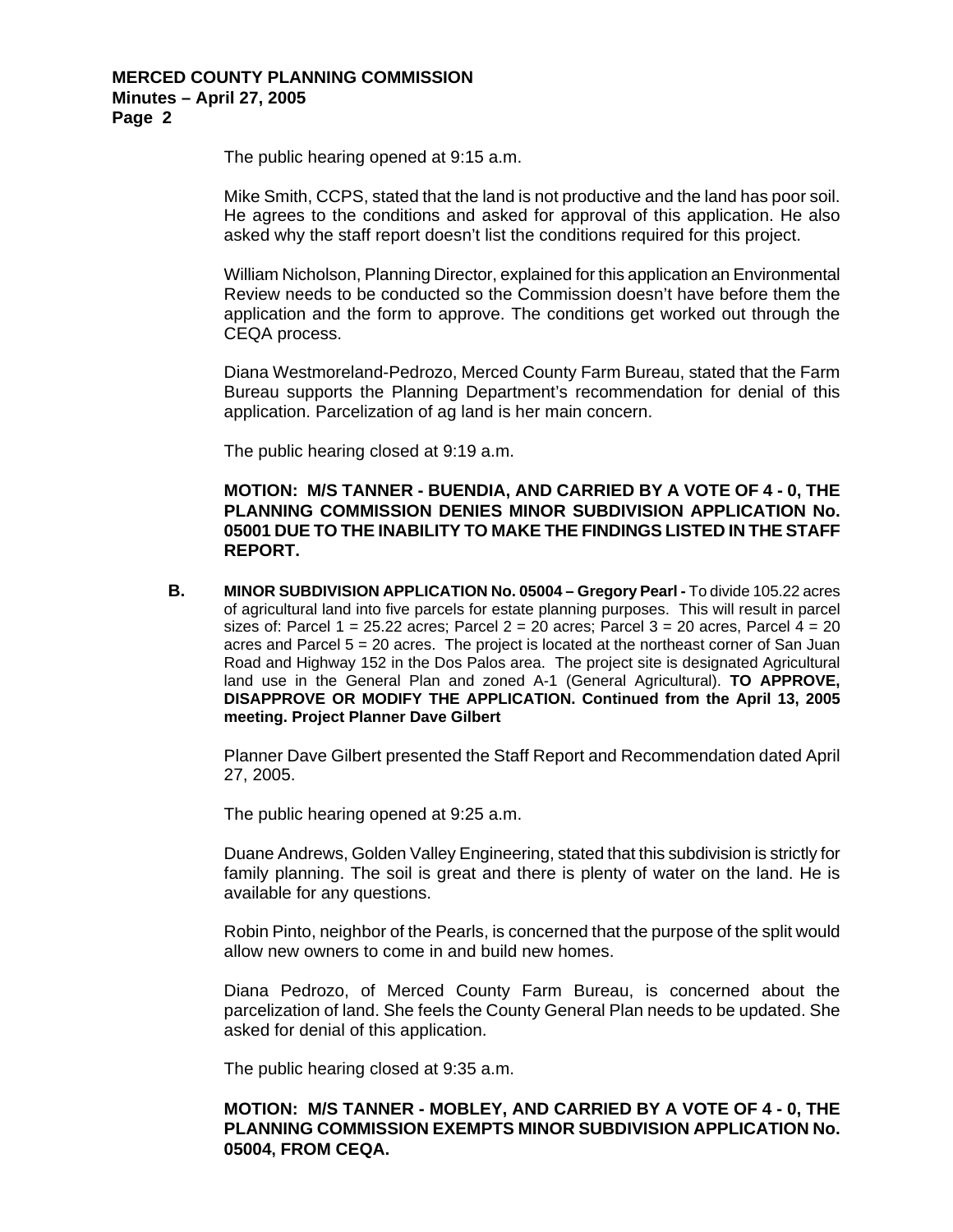> **MOTION: M/S TANNER - MOBLEY, AND CARRIED BY A VOTE OF 4 - 0, THE PLANNING COMMISSION CONCURS WITH THE STAFF REPORT AND RECOMMENDATION DATED APRIL 27, 2005, AND MAKES THE 15 FINDINGS SET FORTH IN THE STAFF REPORT AND, BASED ON THOSE 15 FINDINGS, APPROVES MINOR SUBDIVISION APPLICATION No. 05004 SUBJECT TO THE 2 CONDITIONS SET FORTH IN THE STAFF REPORT AS FOLLOWS:**

#### **Conditions:**

- 1. A parcel map, including all parcels involved, shall be recorded within two (2) years of the Planning Commission approval date as required by the Subdivision Map Act and Merced County Subdivision Code.
- 2. A Right-to-Farm Certificate shall be placed on the parcel map notifying the potential buyers of the resulting parcels that the subject property is in the vicinity of active farming operations and residents may be subject to inconveniences or discomforts resulting from the pursuit of agricultural operation.
- **C. EXTENSION No. 04015, 2nd EXTENSION TO MAJOR SUBDIVISION No. 99012- Bradford Point Estates –** To extend for two years an approved tentative map for 21 residential lots on property located at the southwest corner of Bellevue and Lake Road in the Merced area which is designated as Merced RRC No. 1 – Rural Residential land use in the General Plan and zoned A-R (Agricultural Residential) (30 acres). **TO APPROVE, DISAPPROVE OR MODIFY THE APPLICATION. Continued from the April 13, 2005 meeting. Project Planner Robert King**

Planner Robert King presented the Staff Report and Recommendation dated April 27, 2005.

Commissioner Mobley abstained himself due to a potential conflict of interest.

The public hearing opened at 9:44 a.m.

Wayne Hoffman, neighbor, stated that he was given a different road configuration from the Planning Department. He feels the project needs to be re-evaluated. Planner King indicated that the map given to Mr. Hoffman is the wrong map and the correct one was being shown and was originally approved and stamped in 2000.

Garth Pecchenino, of Fremming, Parson & Pecchenino, asked that this extension be approved. He is happy to work with Mr. Hoffman on his issues.

The public hearing closed at 9:49 a.m.

Chairman Sloan asked how the 2 year extension going to affect the number of extensions the applicant can apply for. Mr. Nicholson explained that the applicant will only have 3 more years to file any additional extensions.

**MOTION: M/S TANNER - BUENDIA, AND CARRIED BY A VOTE OF 4 - 0, COMMISSIONER MOBLEY ABSTAINED, THE PLANNING COMMISSION REAFFIRMS THE PREVIOUS NEGATIVE DECLARATION PREPARED FOR EXTENSION No. 04015, 2nd EXTENSION TO MAJOR SUBDIVISION No. 99012.**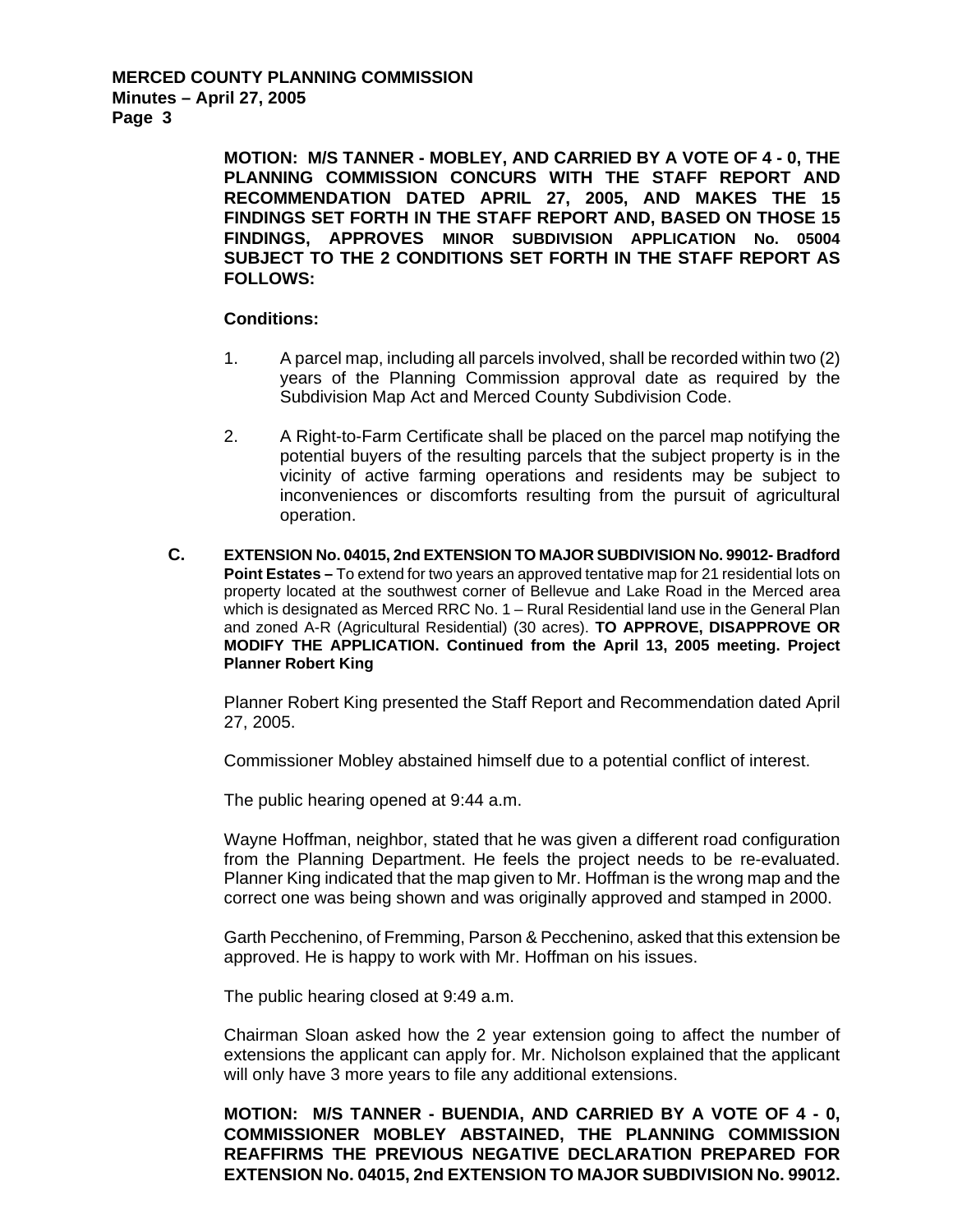**MOTION: M/S TANNER - BUENDIA, AND CARRIED BY A VOTE OF 4 - 0, COMMISSIONER MOBLEY ABSTAINING, THE PLANNING COMMISSION CONCURS WITH THE STAFF REPORT AND RECOMMENDATION DATED APRIL 27, 2005, AND APPROVES EXTENSION No. 04015, 2nd EXTENSION TO MAJOR SUBDIVISION No. 99012 SUBJECT TO THE ORIGINAL LISTED CONDITIONS IN THE STAFF REPORT.** 

**D. MAJOR SUBDIVISION APPLICATION No. 04005 "Las Casas De Santa Fe" - Western Ag Realty -** To subdivide two parcels, totaling 5.15 acres, into 27 single family residential lots, ranging in size from 6,000 sq ft to 10,117 sq ft. The project is located in the northeast area of the Le Grand Community being situated on the west side of Santa Fe Avenue and the north side of Jackson Street and the east side of Washington Street. The property is designated Le Grand SUDP – Low Density Residential land use in the General Plan and zoned R-1 (Single-Family Residential). **TO ADOPT A NEGATIVE DECLARATION AND APPROVE, DISAPPROVE OR MODIFY THE APPLICATION. Project Planner James Holland**

Planner James Holland presented the Staff Report and Recommendation dated April 27, 2005.

The public hearing opened at 10:13 a.m.

Duane Andrews, Golden Valley Engineering, stated that he accepts the conditions and asked for approval of this application.

Commissioner Buendia asked Mr. Andrews how tall the sound wall will be. Mr. Andrews indicated that the wall would be reduced to 7 feet and hope to not have to build a 20 foot wall.

William Nicholson, Planning Director, indicated that a possible General Plan text amendment won't eliminate the whistle noise. The whistle noise would be a short brief impact. The conditions in the report state that they shall build a 20 ft. wall unless the General Plan Text Amendment is adopted. Chairman Sloan asked how long the text amendment is complete. Mr. Nicholson responded in 2-3 weeks it will be out for public review and then go for a public hearing and the total process could take 4 months.

Vicki Scoggins, resident on Washington Street, Le Grand, stated that she can handle the train noise and doesn't want to see a 20 ft. wall built. She feels that graffiti would be a problem if the wall was built. She asked who will maintain the wall and landscaping.

Mr. Andrews answered that they will have to form a landscape maintenance district and that the wall would be maintained through the County.

The public hearing closed at 10:20 a.m.

**MOTION: M/S TANNER – BUENDIA, AND CARRIED BY A VOTE OF 4 - 0, THE PLANNING COMMISSION ADOPTS THE NEGATIVE DECLARATION PREPARED FOR MAJOR SUBDIVISION APPLICATION No. 04005.** 

**MOTION: M/S TANNER – BUENDIA, AND CARRIED BY A VOTE OF 4 - 0, THE PLANNING COMMISSION CONCURS WITH THE STAFF REPORT AND RECOMMENDATION DATED APRIL 27, 2005, AND MAKES THE 13 FINDINGS SET FORTH IN THE STAFF REPORT AND, BASED ON THOSE 13 FINDINGS, APPROVES MAJOR SUBDIVISION APPLICATION No. 04005**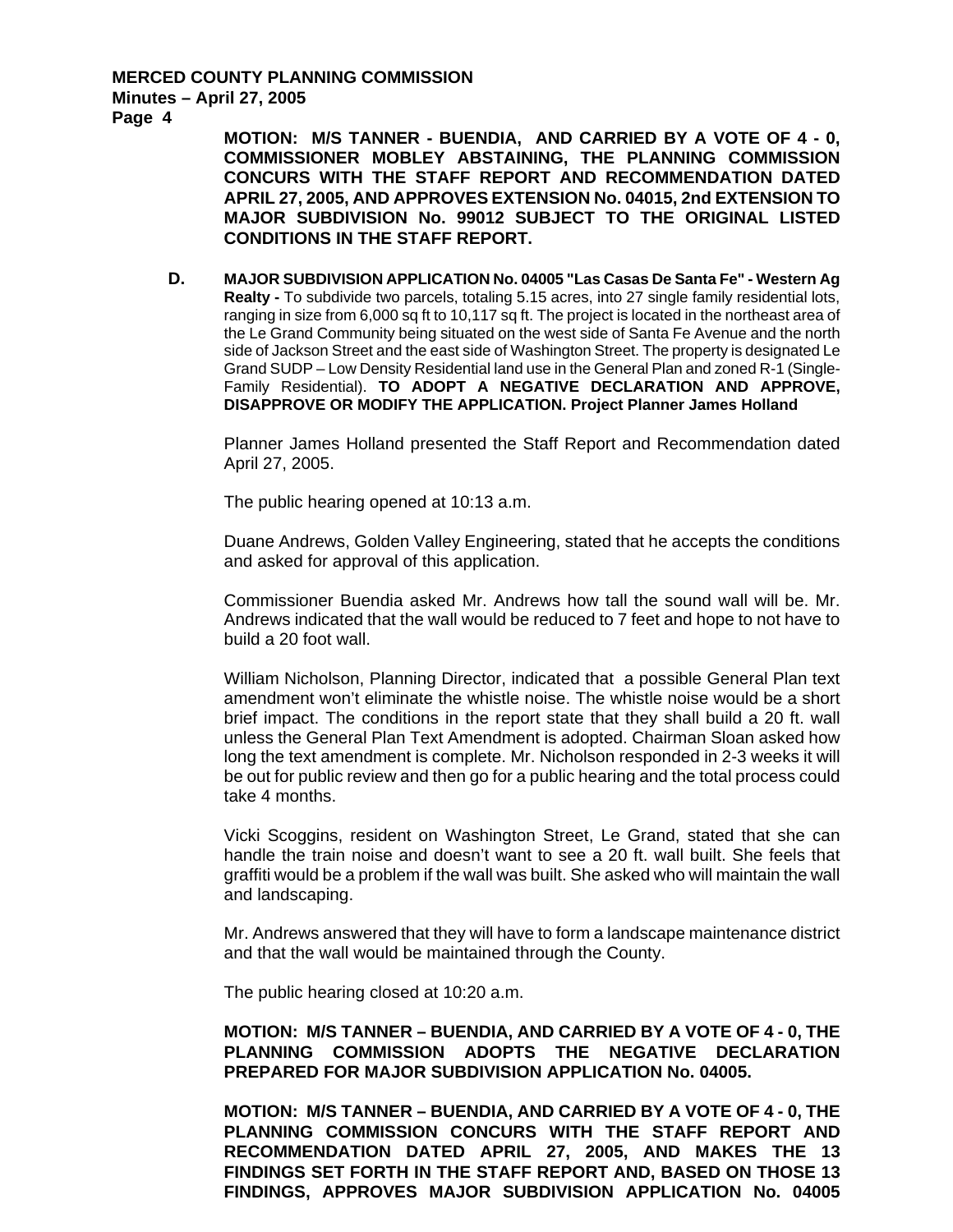## **SUBJECT TO THE 24 CONDITIONS SET FORTH IN THE STAFF REPORT AS FOLLOWS:**

## **Conditions:**

- 1. The project proponents shall submit an Unconditional Water and Sewer Commitment Notice from the Le Grand Community Services District to the County prior to recordation of the Final Map.
- 2. Water and sewer improvements shall be constructed and applicable user fees paid as per the specifications and requirements of the Le Grand Community Services District.
- 3. The project proponent shall satisfy Improvement Level 1 requirements as set forth in Chapter 16.08 of the Merced County Code, which generally includes dedication of right-of-way and public utilities easements, roadway construction and installation of matching pavement along existing roadways, streetlighting, storm drainage system and underground or relocate utilities and irrigation facilities.
- 4. Any phasing of the proposed subdivision shall be subject to review by the Merced County Fire Department.
- 5. The minimum fire hydrant flow of 1,000 gallons per minute for residential areas shall be required by the Merced County Fire Department.
- 6. All abandoned wells and septic tanks must be properly destroyed in accordance with Merced County standards and under permit and inspection from the Division of Environmental Health.
- 7. All lot and street grading shall be completed, all underground improvements shall be installed and aggregate base material on all new streets shall have been rough graded and compacted prior to the issuance of any building permits. The project proponent shall enter into an agreement with public works that no occupancy shall occur until such time as all improvements are completed.
- 8. The project proponent shall release and relinquish all abutter's rights of access to and from the entire Santa Fe Avenue frontage of all corner lots in the subdivision.
- 9. The project proponent shall be financially responsible for all costs associated with upgrading the existing storm drain pump station located within the American Heritage Homes No. 1 Major Subdivision No. 898 with the inclusion of stormwater runoff from the Las Casas de Santa Fe Subdivision. The project proponent shall be financially responsible for all costs associated with expanding the American Heritage Homes No. 1 storm drain retention basin within McPherson Subdivision No. 03001. The project proponent shall be financially responsible for all costs associated with replacing the existing storm drainage transmission facilities to increase capacity to accommodate the additional runoff from the Las Casas de Santa Fe subdivision to the American Heritage Homes No. 1 storm drain retention basin, if necessary.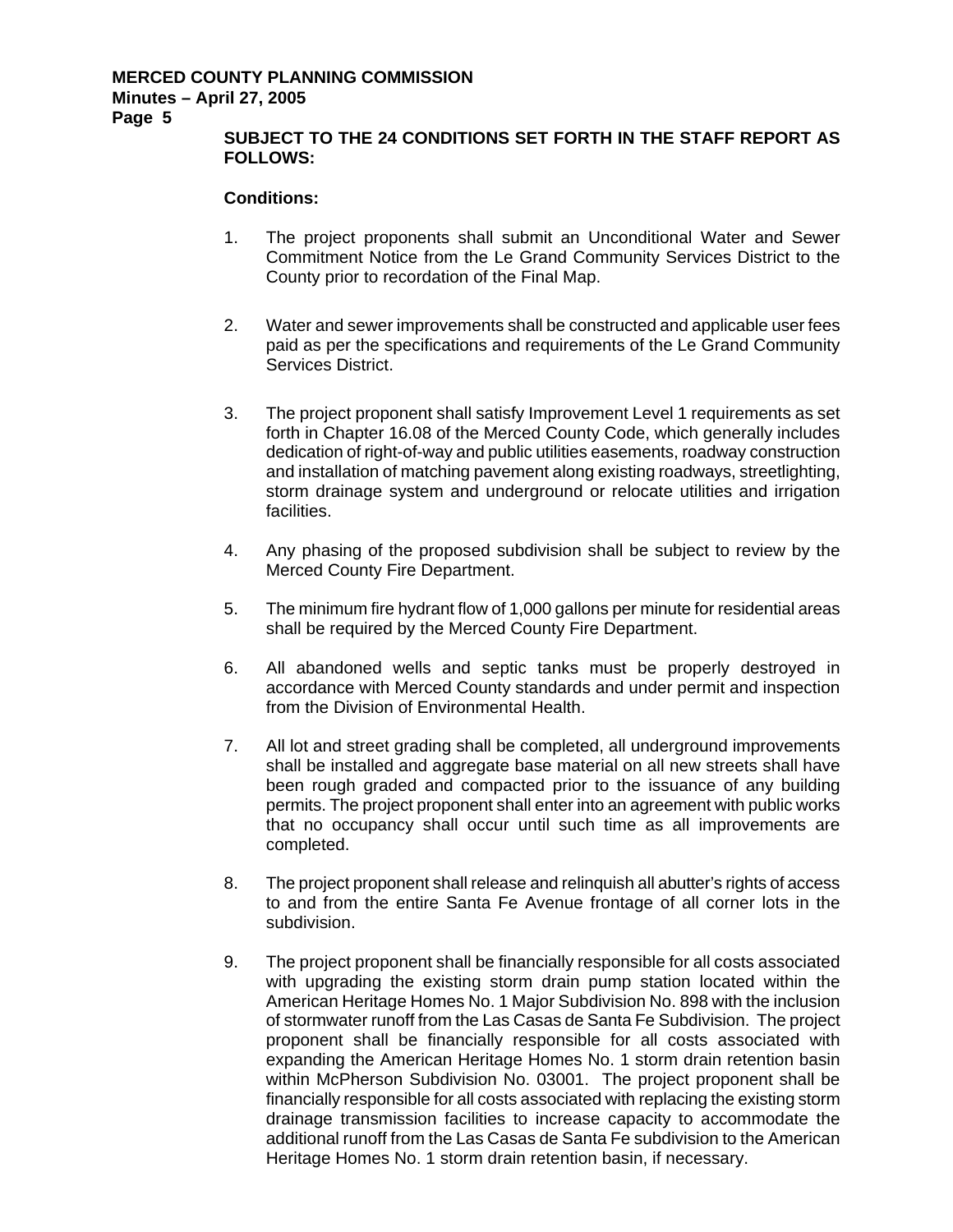- **Page 6**
- 10. No stormwater runoff from the subdivision shall be allowed to surface flow offsite without offsite improvements being designed and constructed by the project proponent with subdivision improvements.
- 11. The project proponent shall enter into a "Subdivision Drainage Agreement" with the Merced Irrigation District Drainage Improvement District (MIDDID No. 1) for stormwater discharge into the Fancher Lateral, paying all applicable fees, prior to the recordation of the Final Map.
- 12. The project proponent shall provide a letter from MID accepting storm drainage water from the project into MID facilities prior to recording the Final Map.
- 13. The project proponent shall provide centerline striping for those new roads which intersect the existing peripheral streets.
- 14. Streets shall be named and designated to the satisfaction of the Fire Department and the Merced County Department of Public Works.
- 15. A sound wall shall be constructed to reduce exterior noise exposure in outdoor activity areas and the level of noise affecting exterior building facades in accordance with the noise standards contained in the General Plan. The wall shall be constructed in accordance with the conclusions and recommendations of the *Acoustical Analysis, Las Casas de Santa Fe Subdivision, Merced County California, August 18, 2004*, prepared by Brown-Buntin Associates, Inc. The sound wall shall be constructed in accordance with Chapter 18.37.07 of the Merced County Zoning Code. The sound wall shall be constructed prior to the issuance of a certificate of occupancy for any lot which is affected by railroad noise as identified in the above Acoustical Analyses.
- 16. Acoustic baffles shall be installed on the interior side of attic vents on the residences that face, or are perpendicular to, the Santa Fe railway on Lots 1-7, 24-26 & 16-17. Certificates of occupancy shall not be issued for the residences on these parcels if acoustical baffles are not installed on the residences on these parcels.
- 17. If two-story homes are proposed, an acoustical analysis of interior noise levels shall be provided to ensure acceptable interior noise environment, and mitigation, if necessary, implemented prior to the issuance of a certificate of occupancy for the affected residences.
- 18. The project proponent shall pay all costs and provide all documents necessary to form or annex into a landscaping and/or park maintenance zone of benefit prior to recording the Final Map. Walls adjacent to landscaped areas shall be masonry.
- 19. A Right-To-Farm statement shall be placed on the face of the Final Map or any phased Final Maps consistent with County Ordinance No. 1213.
- 20. Construction equipment used at the site shall be equipped with catalysts/particulate traps to reduce particulate and NOx emissions unless demonstrated to be infeasible by project contractors.
- 21. The project proponent may be required to comply with Federal Regulations for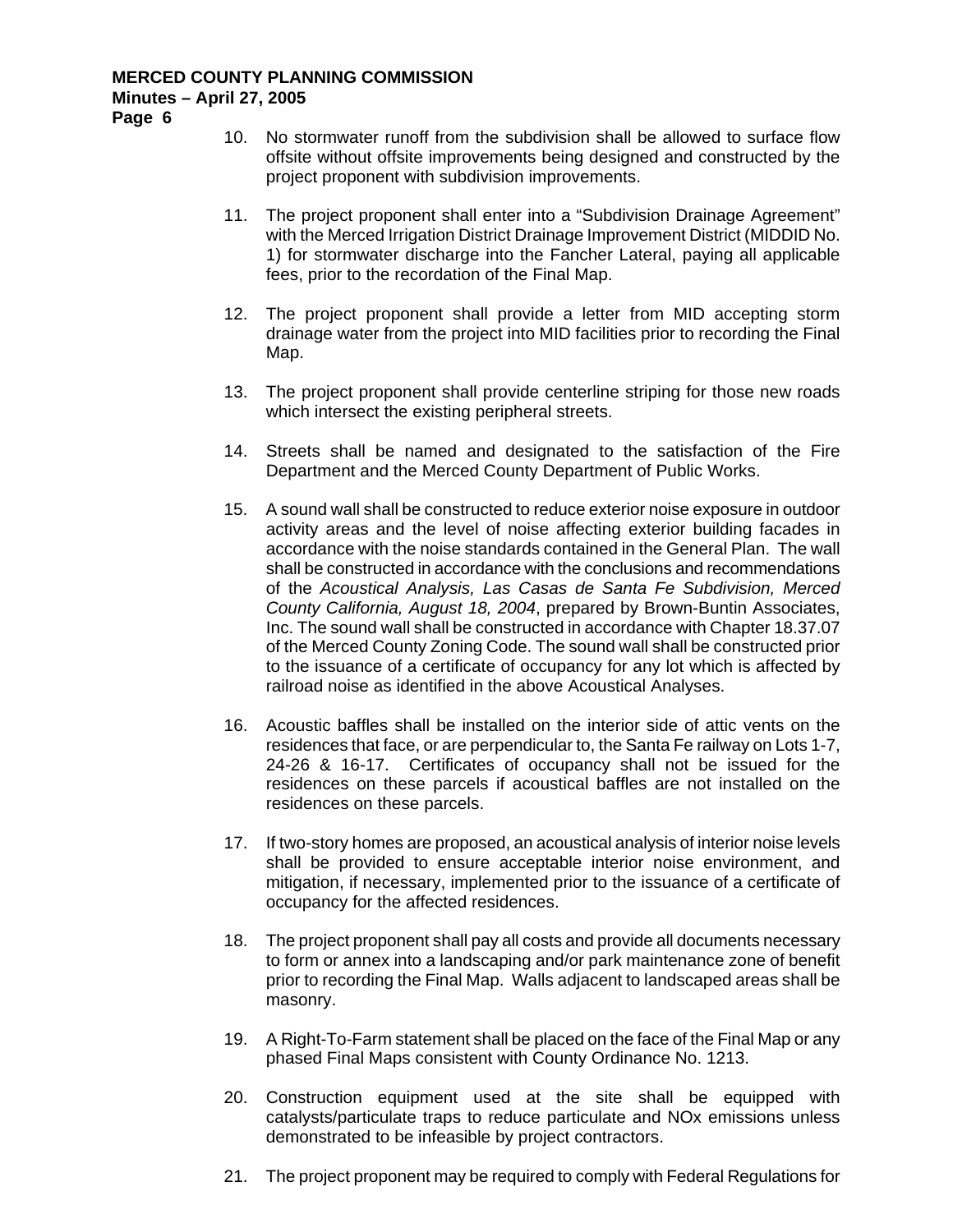**Page 7** 

stormwater runoff issued by the Environmental Protection Agency on November 16, 1990 (40 Code of Federal Regulations Part 122, 123, and 124). Construction activities disturbing five or more acres are required by the State Water Resources Control Board (SWRCB) to obtain a General Construction Activity Stormwater Permit and a National Discharge Elimination System (NPDES) permit. Prior to the initiation of grading, the project proponent shall contact the State Water Resources Control Board's Construction Activity Storm Water Hotline at (916) 657-1146 to determine if the project is subject to applicable stormwater runoff permits. If subject to this permitting the project proponent will be required to prepare and implement a Storm Water Pollution Prevention Plan (SWPPP) designed to reduce potential impacts to water quality during construction of the project. If the project is subject to this permitting process, the project proponent shall obtain all required permitting and submit a copy of the approved plans to the Merced County Planning and Community Development Department prior to the issuance of grading permits for the project. If not subject to this permitting process, the project proponent shall submit verification to that effect to the Planning and Community Development Department.

- 22. Street trees shall be provided in the front yard of each lot. The tree species shall be accepted by the County Department of Public Works Parks and Recreation Division and Planning Department as part of the improvement plan approval process.
- 23. The project shall comply with the Standard Conditions in Planning Commission Resolution No. 97-1
- 24. For the purpose of mitigation and/or condition monitoring, a fee in the amount of **\$340.00** shall be required. This fee shall be paid prior to recordation of the Final Map.
- **E. CONDITIONAL USE PERMIT No. 05005 Antonio Teixeira** To add ten mobile homes for a total of 12 dwellings for dairy workers to assist in operating an existing dairy with 1,500 cows on 323 acres. The project is located at the northwest corner of Livingston-Cressey Road and Sultana Drive in the Livingston area. The project site is designated Agricultural land use in the General Plan and is zoned A-1 (General Agricultural). **TO APPROVE, DISAPPROVE OR MODIFY THE APPLICATION. Project Planner David Gilbert**

Planner Dave Gilbert presented the Staff Report and Recommendation dated April 27, 2005. He also passed out letter from The Vierra's in approval of this application.

The public hearing opened at 10:40 a.m.

Rod Bettencourt, a neighbor, feels that 10 mobile homes are too many and that they could have 40-50 people there in the near future. He asked for denial of this application.

Nina Noldie, a neighbor across the street from this dairy, also feels that 10 additional mobile homes are too many. She is concerned that the agricultural workers will not stay there. There is one small school in the area and too many children would overcrowd the school. She would be ok with only 5 additional mobile homes.

Colleen Medefind, neighbor, is concerned with the number of mobile homes being proposed. She is also more comfortable with 5 rather than 10 being put in and she feels it will have an impact on the school in the area.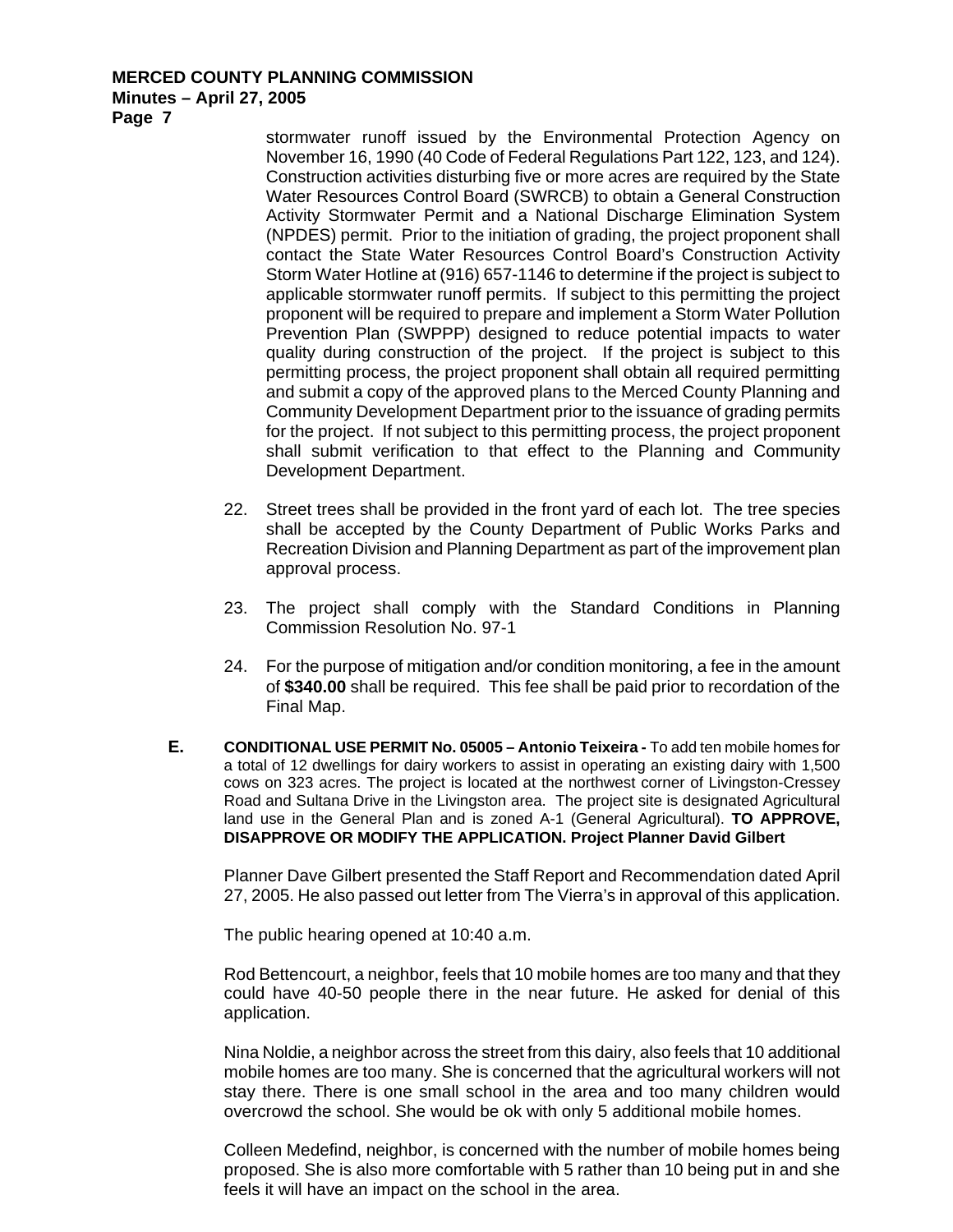Duarte Teixteira, brother of the applicant, stated that the applicant needs the additional 5 mobile homes for the agricultural workers to make it easier for the workers to be available at all times during the night and day. The applicant has never had anyone but the workers on the property living there. He accepts the conditions on behalf of his brother Antonio Teixteira.

Commissioner Buendia asked how many employees the dairy currently has. Mr. Teixteira replied about 10.

William Nicholson, Planning Director, explained the Additional Dwelling Occupancy Monitoring Permit Program to the concerned neighbors, stating that this program monitors the occupancy to ensure that only ag workers would reside in the additional mobile homes.

The public hearing closed at 10:49 a.m.

**MOTION: M/S TANNER - MOBLEY, AND CARRIED BY A VOTE OF 3 – 1, NAY BY COMMISSIONER BUENDIA, THE PLANNING COMMISSION EXEMPTS CONDITIONAL USE PERMIT No. 05005, FROM CEQA.** 

**MOTION: M/S TANNER - MOBLEY, AND CARRIED BY A VOTE OF 3 - 1, NAY BY COMMISSIONER BUENDIA, THE PLANNING COMMISSION CONCURS WITH THE STAFF REPORT AND RECOMMENDATIONS DATED APRIL 27, 2005, AND MAKES THE 8 FINDINGS SET FORTH IN THE STAFF REPORT AND, BASED ON THOSE 8 FINDINGS, APPROVES CONDITIONAL USE PERMIT No. 05005 SUBJECT TO THE 10 CONDITIONS SET FORTH IN THE STAFF REPORT AS FOLLOWS:** 

## **Conditions:**

- 1. Conditional Use Permit Application No. 05005 shall allow the addition of 10 mobile homes for dairy employees to be placed on the property, for a total of 12 residences.
- 2. This project shall comply with the Standard Conditions in Planning Commission Resolution No. 97-1.
- 3. The applicant shall obtain approval from the Merced County Health Department indicating the proposed installation is in conformance with the regulations of the Health Department.
- 4. A Right-to-Farm Certificate shall be recorded prior to the issuance of the building permit to notify subsequent occupants of the inconveniences of farming operations.
- 5. The additional permanent residences shall be subject to a yearly occupancy monitoring permit with the regulations administered by the Planning Department.
- 6. The property owner shall sign an affidavit provided by the Planning Department attesting to the qualifications of the occupants which shall be recorded prior to the issuance of the building permit.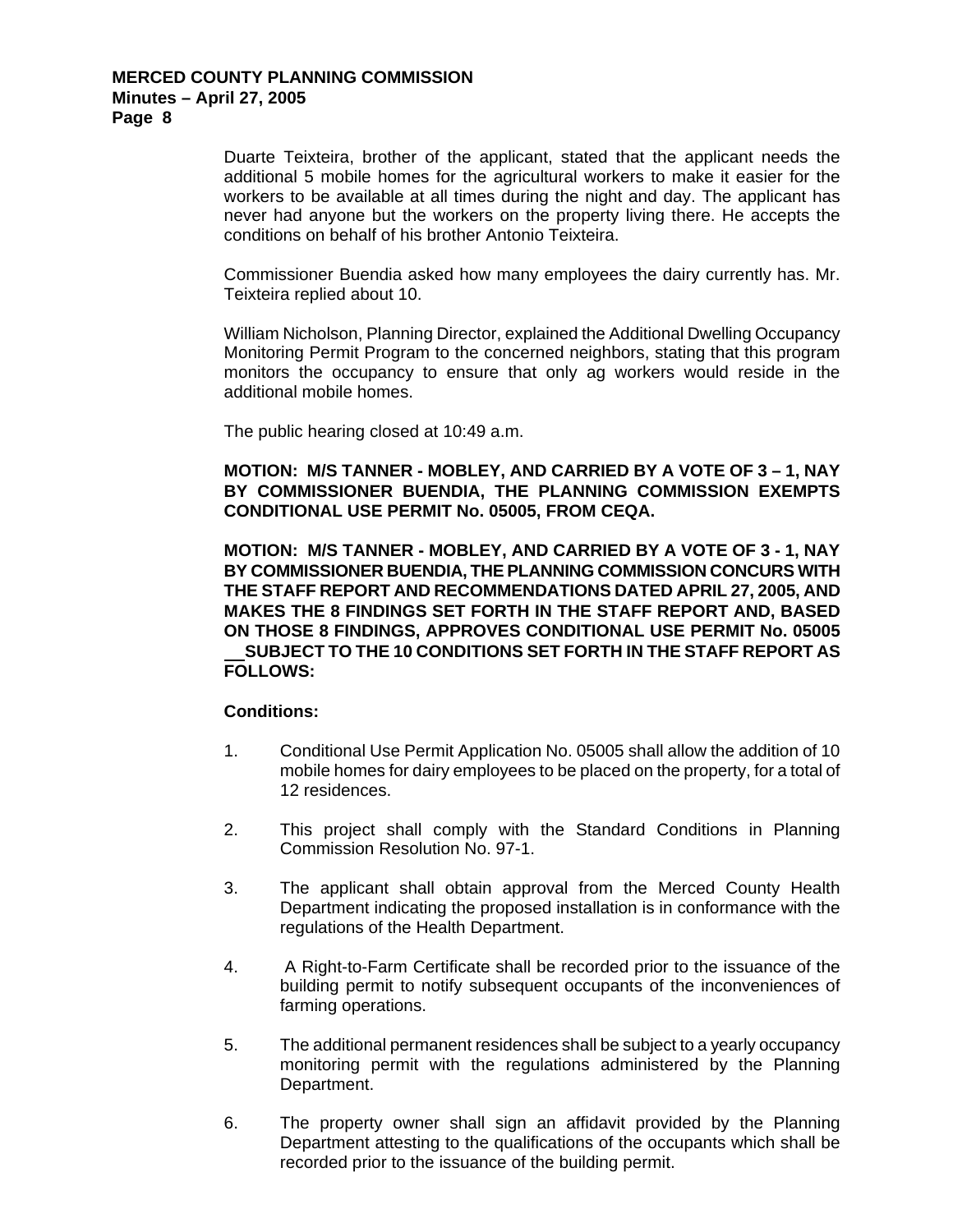**Page 9** 

- 7. The property owner shall install a 250-watt high pressure sodium street light at the existing driveway approach on Livingston-Cressey Road. The street light may be mounted on the existing wooden electrical power pole. It shall be operational during all non-daylight hours. The cost for operating and maintaining the street light shall be paid by the property owner/applicant, not the County. This work shall be accomplished prior to the issuance of the Final Inspection/Certificate of Occupancy by the Department of Public Works/Building & Safety Division (Building Permit Office) for any new buildings.
- 8. Merced Irrigation District shall not accept any agricultural drainage or nutrient enriched water from the property into it canals or laterals.
- 9. Septic system leach fields shall be a minimum of 50 feet from any open Merced Irrigation District facility or 20 feet from a piped facility to protect the facility from contamination and to protect the septic systems from leakage from Merced Irrigation District facilities.
- 10. The property owner shall obtain a "Non-exclusive License Agreement" for any new or existing crossings over or under any of the Merced Irrigation District's facilities, including bridges, utilities, and pipelines.
- **F. MAJOR SUBDIVISION APPLICATION No. 05003 "Towe Subdivision"** To subdivide a 2.3 acre parcel into nine parcels ranging from 6,748 sq. ft. to 12,787 sq. ft. for development of duplex or comparable units. The project is located south of Echo Street, approximately 850 feet east of Lander Avenue (State Highway 165) in the Hilmar SUDP and is designated Medium Density Residential in the General Plan and zoned R-2 (Two-Family Residential). **TO APPROVE, DISAPPROVE OR MODIFY THE APPLICATION. Project Planner Kristi Vahl**

Planner Kristi Vahl presented the Staff Report and Recommendation dated April 27, 2005. She handed out letters to the Commissioner from neighbors in disapproval of this Major Subdivision.

The public hearing opened at 11:02 a.m.

Alan Boyington, neighbor, owns property behind the proposed subdivision. He is concerned with the possibility of the homes being two stories. He is ok with single story homes.

Amber Meyers-Hart, resident on Lucas Ct., has several concerns with this subdivision. She states that the traffic is bad and the schools are overcrowded. Hilmar is a small town and she would like to see it stay that way. She feels the traffic on Lander Avenue needs to be improved. The property values in the area may go down if these duplexes are put in.

Des Johnston, of Thompson-Hysell Engineers, accepts the conditions on behalf of the applicants. The owner would like to develop this subdivision since it is zoned R-2 and he has the right to do that. There is a possibility that it would be single story lots. Staff is asking that the row of poplar trees along the west side of the property remain there and that is agreeable with the property owner. The owner is willing to plant evergreens there if necessary as a screen. He asked for approval of this application.

The public hearing closed at 11:10 a.m.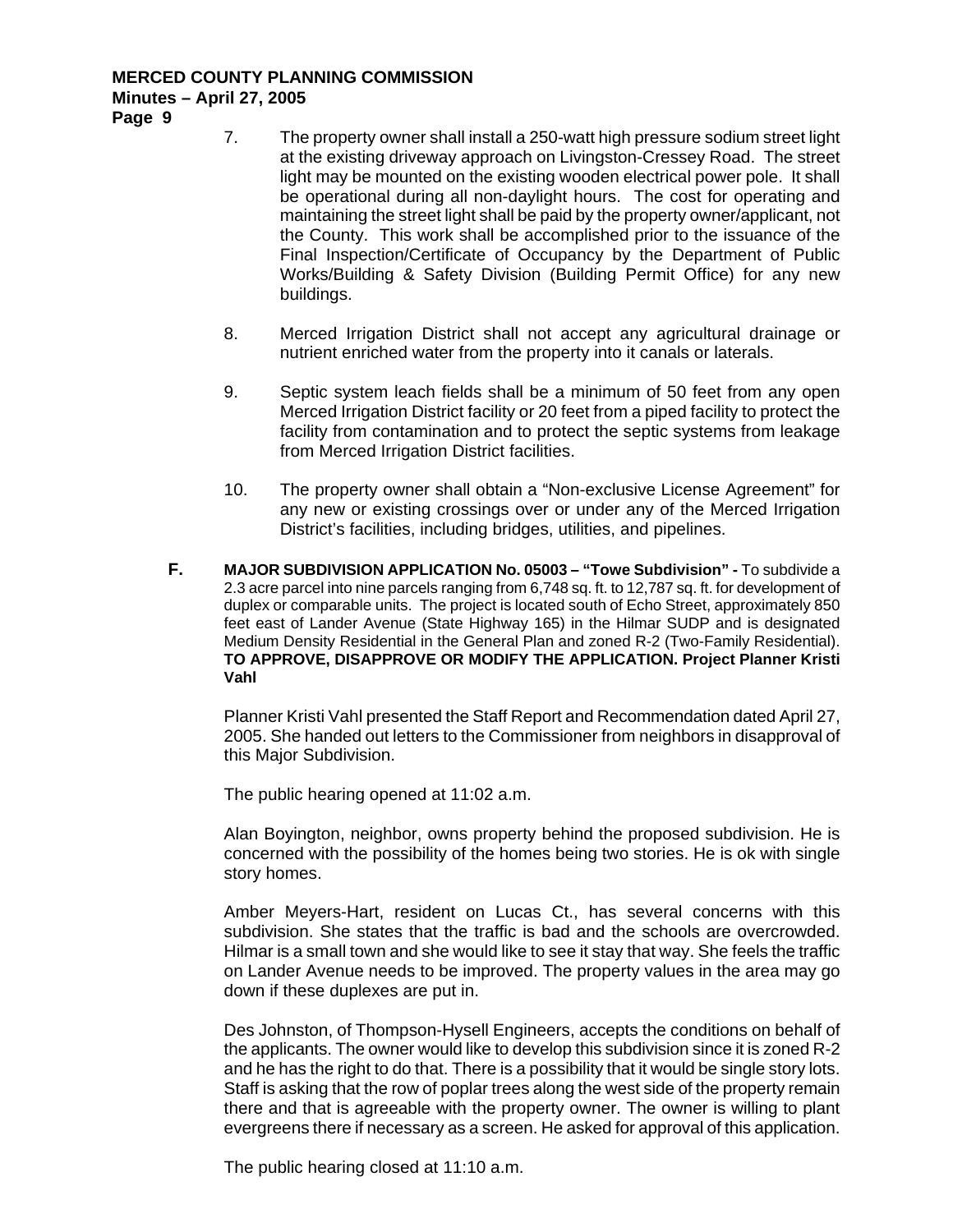**Page 10** 

**MOTION: M/S TANNER - BUENDIA, AND CARRIED BY A VOTE OF 4 - 0, THE PLANNING COMMISSION EXEMPTS MAJOR SUBDIVISION APPLICATION No. 05003 FROM CEQA.** 

**MOTION: M/S TANNER - BUENDIA, AND CARRIED BY A VOTE OF 4 - 0, THE PLANNING COMMISSION CONCURS WITH THE STAFF REPORT AND RECOMMENDATION DATED APRIL 27, 2005, AND MAKES THE 11 FINDINGS SET FORTH IN THE STAFF REPORT AND, BASED ON THOSE 11 FINDINGS, APPROVES MAJOR SUBDIVISION APPLICATION No. 05003 SUBJECT TO THE 17 CONDITIONS SET FORTH IN THE STAFF REPORT AS FOLLOWS:** 

#### **Conditions:**

- 1. The Final Map shall be recorded within two years of the Planning Commission approval date.
- 2. Water and sewer improvements shall be constructed in accordance with the standards of Merced County and Hilmar County Water District. The developer will be responsible for any on-site and off-site improvements to the facilities of the Hilmar County Water District as determined by the District Engineer as required to provide service to this development. The Applicant shall be required to enter into a development agreement with HCWD for the fees associated with the development.
- 3. The applicant shall provide improvement plans for review by the District Engineer, deposit funds for that review, provide a soils report, title report, and calculations for storm drainage based on Merced County standards.
- 4. The project proponents shall satisfy Improvement Level 1 requirements as set forth in Chapter 16.08 of the Merced County Code, which generally includes dedication of right-of-way and public utilities easements, roadway construction and installation of matching pavement along existing roadways, street lighting, storm drainage system and underground or relocate utilities and irrigation facilities.
- 5. Rodeo Circle is a duplication of an existing County street name and shall be changed to the satisfaction of the Department of Public Works and Fire Department. The street shall be designated "Court" pursuant to Section 17.04.050.B of the Merced County Code.
- 6. All lot grading shall be completed, all underground improvements shall be installed and aggregate base material on all new streets shall have been rough graded and compacted, prior to the issuance of any building permits. The developer shall enter into an agreement with Public Works that no occupancy shall take place until such time as all improvements are completed.
- 7. Provide centerline striping for those new roads which intersect the existing peripheral streets.
- 8. The developer shall plant a minimum of one street tree per residential lot. The tree species must be accepted by the Department of Public Works, Division of Parks and Recreation and the Planning Department as part of the improvement plan approval, and trees shall be located outside of any public utility easement areas.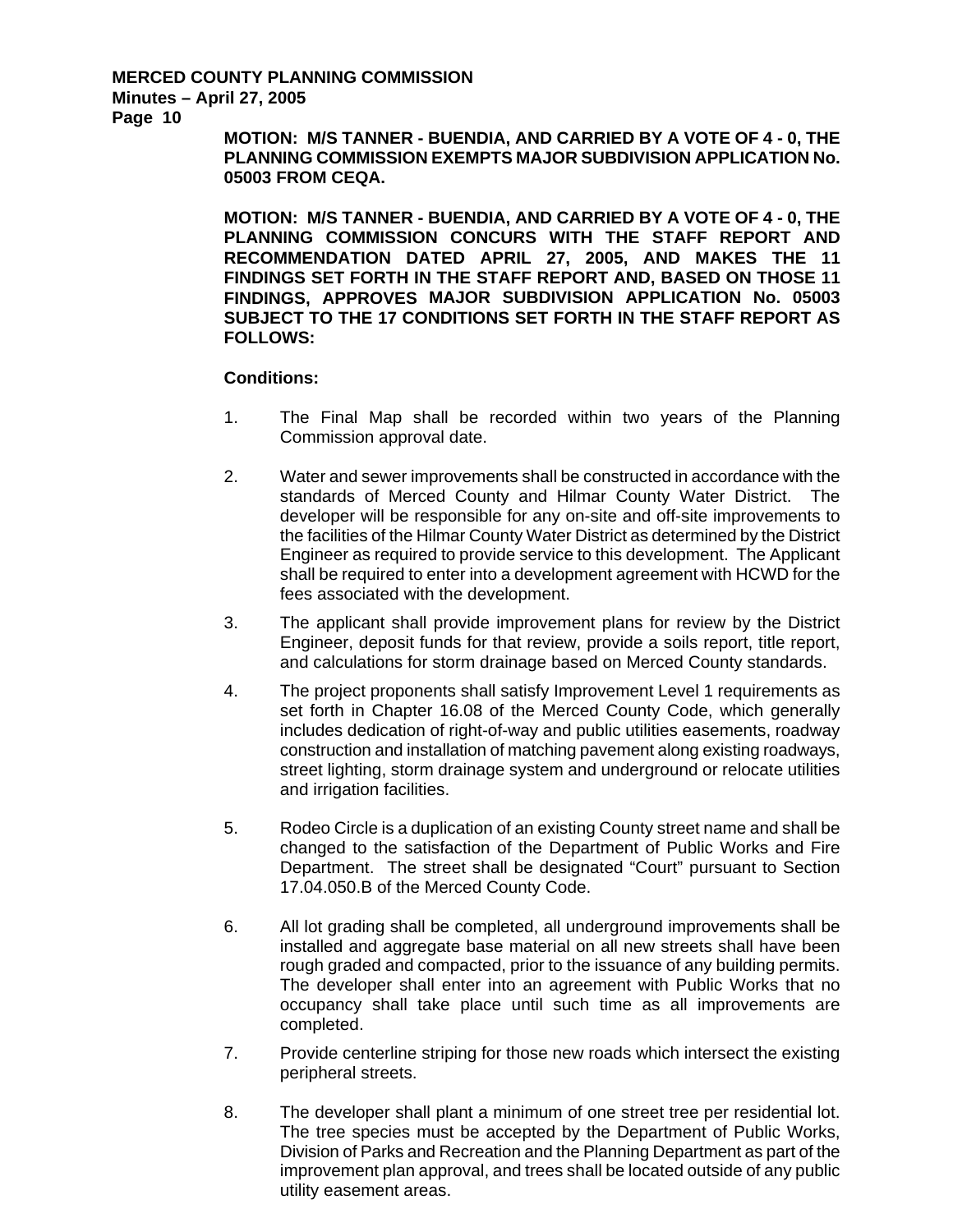- 9. Existing trees residing on the west side of the property shall not be removed unless there is a demonstrated need to remove them. In the event that these trees are removed as part of the site improvement process, they shall be replaced on the project site at a 2:1 ratio.
- 10. Construction equipment used at the site shall be equipped with catalysts/particulate traps to reduce particulate and NOx emissions unless demonstrated to be infeasible by project contractors.
- 11. This project shall comply with the Standard Conditions in Planning Commission Resolution No. 97-1.
- 12. The developer shall construct curb, gutter and sidewalk along the Echo Street frontage of T.I.D. Lateral No. 7 to facilitate construction of the required wheelchair ramp at the southeast corner of the intersection of Echo Street and Rodeo Circle.
- 13. Provide a letter from T.I.D. accepting storm drainage water from this proposed development into their facilities prior to recording the final map.
- 14. T.I.D. will be provided with a signature block for signature and approval of all subdivision improvement plans.
- 15. Construction activities disturbing one or more acres are required by the State Water Resources Control Board (SWRCB) to obtain a General Construction Activity Stormwater Permit and a National Discharge Elimination System (NPDES) permit. Prior to the initiation of grading, the project sponsor shall prepare and implement a Storm Water Pollution Prevention Plan (SWPPP) designed to reduce potential impacts to water quality during construction of the project. As required by regulations implementing the Construction Stormwater Permit, the SWPPP shall include:
	- a. Specific and detailed Best Management Practices (BMPs) to mitigate construction related pollutants, including sediments. These controls would include practices to minimize the contact of construction materials, equipment, and maintenance supplies (e.g., fuels, lubricant, paints, solvents, and adhesives) with stormwater. The SWPPP would specify properly designed centralized storage areas that keep these materials out of the rain and/or protected from the wind.
	- b. Dust control BMPs for the stabilization of exposed surfaces and to minimize activities that suspend or track dust particles. For heavily traveled and disturbed areas, wet suppression (watering), chemical dust suppression, gravel or asphalt surfacing, temporary gravel construction entrances, equipment wash-out areas, and haul truck covers can be employed as dust control applications. Permanent or temporary vegetation and mulching, and sand fences can be employed to prevent sediment-laden stormwater from reaching receiving waters, or to force stormwater to drop their sediment load onsite.
	- c. The SWPPP is required to specify a monitoring program to be implemented by the construction site supervisor. SWRCB personnel,